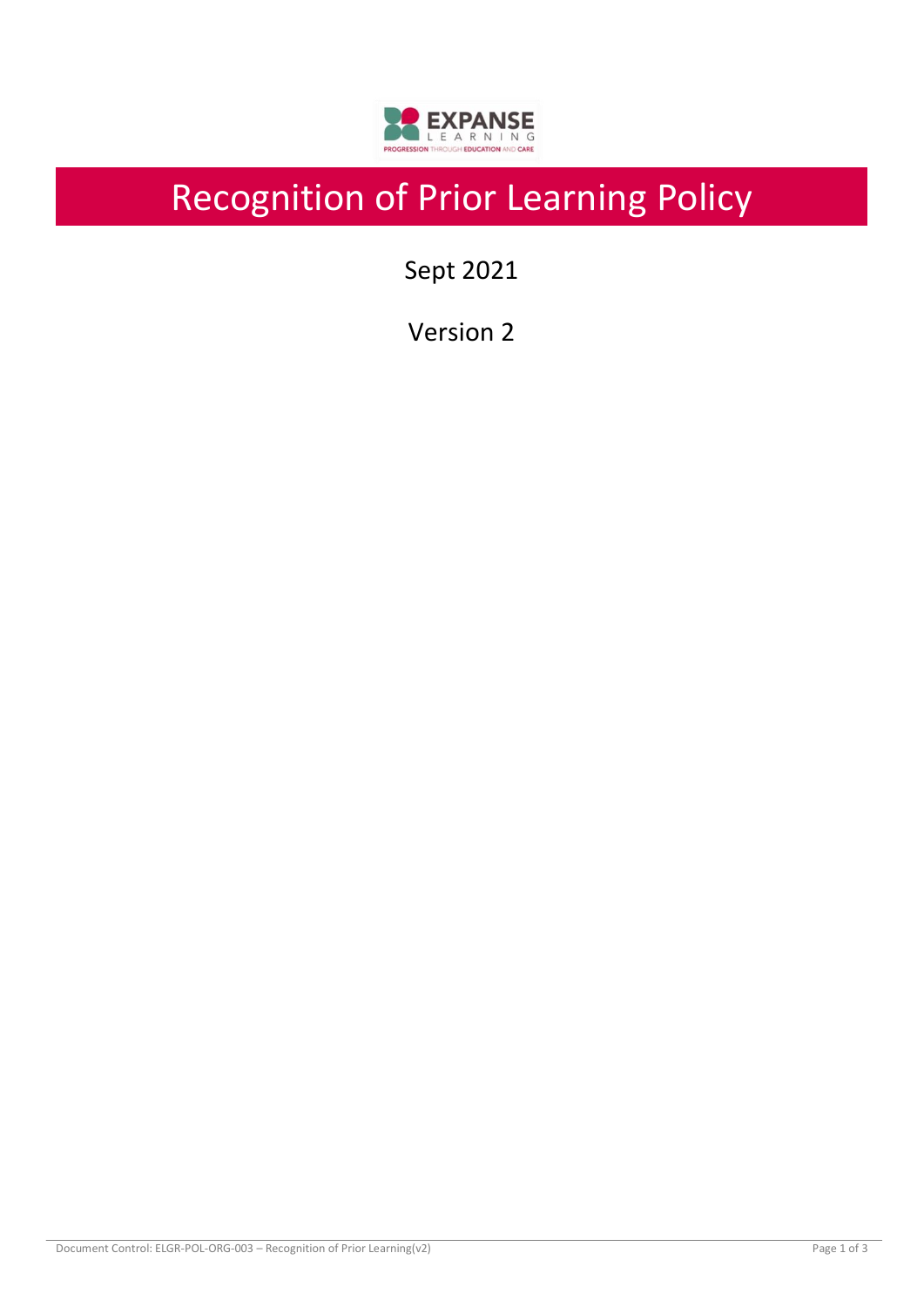# **1. Scope**

# All employees of Expanse Learning

RPL Seeks to enable students to avoid the duplication of learning and assessment. There are two ways in which this will be achieved:

- $\circ$  The opportunity to transfer credits, i.e. to recognise previously accredited achievement from within or outside the Qualification and Credit Framework (QCF) to count towards other qualifications.
- $\circ$  For individuals with learning or achievements that have not been certificated/accredited it may be possible to assess and validate these through the RPL process. These achievements may then count towards a qualification.

## **2. Definition**

A method of assessment [leading to the award of credit] that considers whether a student can demonstrate that they meet the assessment requirements for a unit through knowledge, understanding or skills they already possess and do not need to develop a course of learning

#### **3. Policy**

In order to achieve the above, a student must produce valid and reliable evidence of learning to support any claims based on experience. A student may claim RPL against a whole unit or several units. It is not possible to award part units, but where the RPL evidence does not fully meet the needs of a complete unit, the missing information may be provided via the same assessment processes that are undertaken by a taught group of students.

In order to achieve recognition of achievement there are two options open to the student:

- Undertake the same assessments as those following the formal course of learning and assessment that lead to the desired unit or qualification. These assessments may be undertaken without attending the teaching sessions.
- o Submit a portfolio of evidence based on previous learning, skills and / or competence cross referenced to the learning outcomes and assessment criteria of the unit or units for which RPL is being sought.

Under some circumstances there may be a limit to the proportion of a qualification that can be achieved by either credit transfer or RPL.

Students wishing to avail themselves of this method of accreditation must negotiate the procedure with Expanse Learning who will then go through the awarding body which they wish to claim the award of credit.

The student must play an active role in the process as s/he must produce evidence and map it to the learning outcomes and assessment criteria of all units they wish to claim. Appropriately trained staff from Expanse Learning should be available to give specialist advice on this process.

# **4. Principles of RPL**

According to 'Claiming Credit – Guidance on the recognition of prior learning within the Qualifications and Credit Framework' the five principles of RPL are as follows:

- RPL is a valid method of enabling individuals to claim credit for units and qualifications of the QCF, irrespective of how the learning took place and the assessments undertaken. There is no difference between the achievement of the required standards through prior leaning and through a formal programme of study.
- RPL must comply with all regulatory requirements for assessment. RPL policies, processes, procedures, practices and decisions should be transparent, rigorous, reliable, fair and accessible to individuals and stakeholders to ensure that users can be confident of the decisions and outcomes of RPL.
- $\circ$  RPL is a student-centred voluntary process. The individual should be offered advice on the nature and range of evidence considered appropriate to support a claim for assessing RPL and be given guidance and support to make his or her claim.
- o The process of RPL is subject to the same standard of quality assurance and monitoring processes as any other form of learning and assessment.
- o Assessment methods for RPL must be of equal rigour as other assessment methods, must be fit for purpose and relate to the evidence of learning. An individual may claim RPL for any whole unit unless the assessment criteria of a unit states otherwise. For example, if an external assessment sets the standard of learning outcome that a student must achieve, then the student must pass the external assessment to achieve the unit and gain the credit.